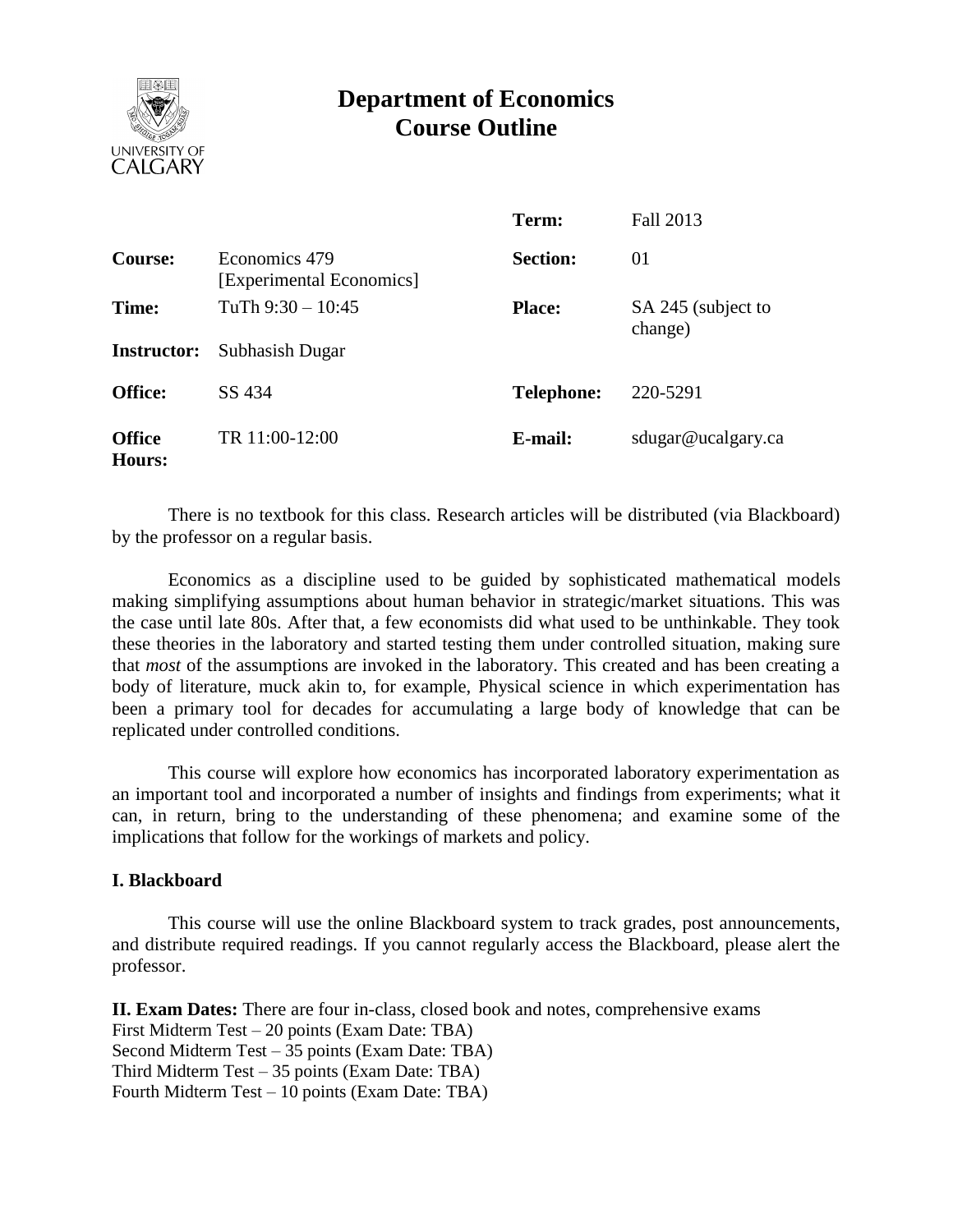### **III. Grade Determination and Examination Details:**

As a guide to determining standing, these letter grade equivalences will generally apply:

| $A+95-100$ $B+77-81$ |               | $C+67-69$     | $D+56-59$ |
|----------------------|---------------|---------------|-----------|
| A 87 - 94            | B 74 - 76     | $C_64 - 66$   | D 50 - 55 |
| A-82 - 86            | $B - 70 - 73$ | $C - 60 - 63$ | $F(0-49)$ |

## **IV. Important Details**

 $\lambda$  There will be no university assigned final examination and there will be no make-up exam for any missed test.

 $\triangle$  Without documented emergency (such as medical conditions), a student shouldn't miss a test. If a test is missed without a documented emergency, the student will receive zero weight for the missed exam.

 $\lambda$  The weight of any missed test will be automatically transferred to the next scheduled test if there is one. In case there is no next test, in such a case the student will lose the weight of the missed test.

 $\uparrow$  For a missed test, the student should produce a document for his/her reason of absence within *seven days* from the day the missed test was conducted. If no such document is produced within seven days, in such a case the student will lose the weight of the missed test.

 $\uparrow$  If a student has questions/comments for an already conducted and distributed midterm test, it should be done within *fifteen days* from the day the test was conducted. No such requests will be entertained after fifteen days.

 $\triangle$  All the tests will be (material wise) cumulative in nature.

 $\triangle$  Students are allowed to bring and use laptops for note-taking purpose only. Use of iPad, mp3 players, cell phones, or any other electronic devices is strictly prohibited during the class.

A Many students take notes on class discussions using laptop, which is fine. However, please do not use electronic devices in class for purposes unrelated to class, e.g., checking email, watching movies, Facebook, etc. Doing work unrelated to class disturbs others and should be done outside of class.

 $\triangle$  Above grading system will be used.

 $\blacktriangle$  A passing grade on any particular component of the course is not required for a student to pass the course as a whole.

 $\triangle$  Calculators will not be allowed during the writing of the tests.

 $\blacktriangle$  This course will use the online Blackboard system to track grades, post announcements, and distribute required readings. If you cannot regularly access the Blackboard, please alert the professor.

Students' Union Vice-President Academic:

Emily Macphail Phone: 403-220-3911 E-mail [suvpaca@ucalgary.ca](mailto:subpaca@ucalgary.ca)

Students' Union Faculty Representative (Arts) Phone: 403-220-3913Office: MSC 251

E-mail [arts1@su.ucalgary.ca](mailto:arts1@su.ucalgary.ca) [arts2@su.ucalgary.ca,](mailto:arts2@su.ucalgary.ca) [arts3@su.ucalgary.ca,](mailto:arts3@su.ucalgary.ca) [arts4@su.ucalgary.ca](mailto:arts4@su.ucalgary.ca)